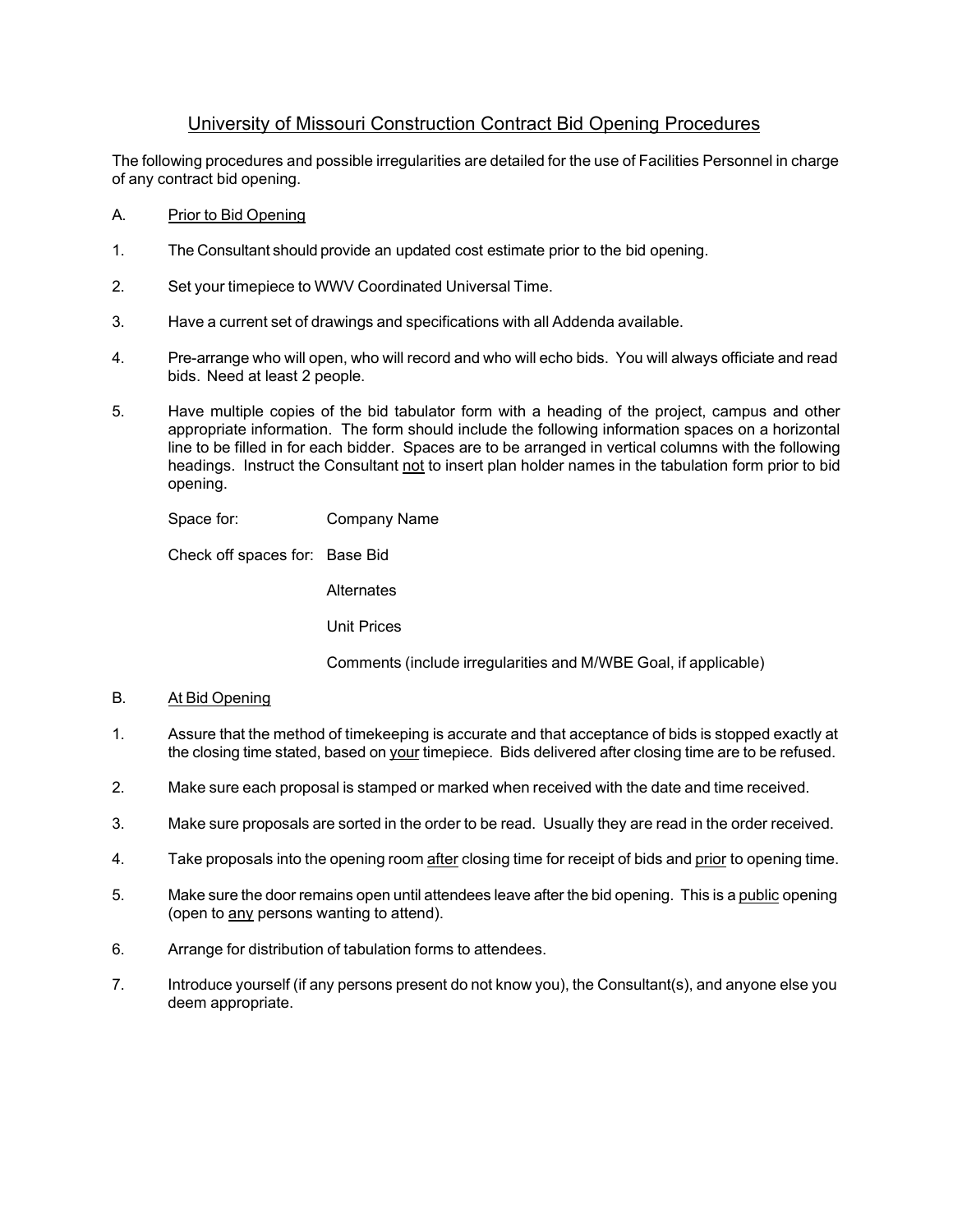- 8. Announce the order in which bids are to be read to permit attendees time to record the names of the companies only on their tabulation form. (This is optional, but helps you use part of the five minute waiting period productively.)
- 9. Ask for the Consultant's estimate, comments, etc., preceding the opening, if Consultant is in attendance. If not, have Consultant submit estimate, in writing, before the opening.
- 10. Announce at the opening time: "We will now proceed to open and record proposals for (name of project and campus)."
- 11. Announce that one copy of each proposal will be available for inspection at the bid opening table immediately after opening is completed. The Bidder's Statement of Qualifications, Diversity Participation Supporting Documents, or Bid Security will not be included.
- 12. Open and record bids. Call out and record the company name and address, and the base bid and alternates from each Bid For Lump Sum Contract (the city address is usually sufficient). **DO NOT** announce bid irregularities concerning bid security acknowledgment of Addenda, submittal of BSQ and/or Supplier Diversity. Go ahead and read the bid. Bid irregularities will be resolved by the University in the Bid Evaluation. Should an irregularity be challenged at the bid opening explain as described in C15.
- 13. The Bidder's Statement of Qualifications and/or Supplier Diversity submittals are **not** to be read or left attached to a proposal. If it is received in a separate envelope, leave it in that unopened envelope.
- 14. a.) **Do not announce the bid security**. After the public opening check that the bid security is enclosed, and the type of security (bid bond, cashier's check, certified check), verify that the bid bond is in proper form, manually signed by both an authorized officer or representative for the bidder and the attorney-in-fact for the bonding company and has enclosed a statement at attorney-in-fact (this statement may be a photo copy).

In the case of a check submittal, silently review the validity and acceptability of the check (it must be either a cashier's check or a certified check written to the Curators of the University of Missouri, and must be signed). If the amount of the check is insufficient, see section C.

# b.) **Do not announce any irregularities during bid opening**. See section C.

- 15. Read bid amounts loudly and distinctly with the recorder echoing the amounts read as the recorder has recorded them. Check the amount the recorder states against the amount shown on the proposal. Announce correction of the amount if the recorder states it incorrectly. If the amount in words and the amount in figures do not agree, the amount in words governs and is the amount to be recorded. (Persons conducting bid openings should develop a set routine to assure that a discrepancy between the amount in words and in figures be recognized and recorded. For example, read the amount in figures, since it is easier to read, and check the amount in words as the recorder re-states the amount.)
- 16. Lay on the display table in front of you one copy of the proposal that was read. Put all other enclosures back into one envelope and place that envelope aside (in a briefcase, box or appropriate place to keep from easy public reach after the bid opening).
- 17. Repeat items 12, 13, 14, 15 and 16 for each proposal opened.
- 18. After reading the last proposal, announce: "This concludes the reading and recording of bids for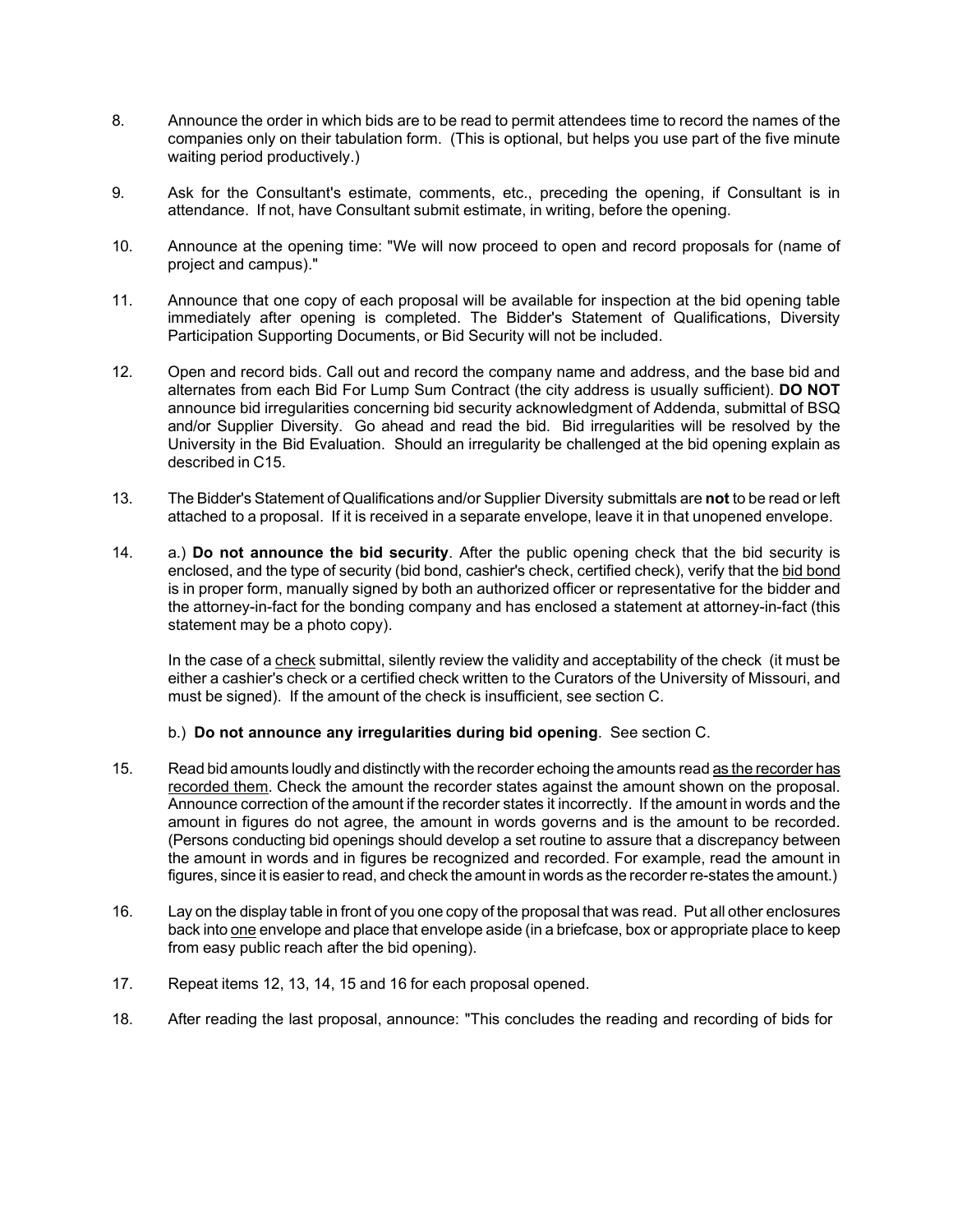(name of project)." Thank all bidders for their time and interest in bidding the project and invite them to submit proposals again for future University work.

- 19. Announce the schedule (and procedure, if appropriate) for determining and announcing the successful bidder (e.g., Board Meeting date, when contract will be mailed, etc.).
- 20. Ask for any questions or comments on the bid opening, the project or the drawings and specifications.
- 21. Before bidders leave the room, it may be necessary to ask the apparent low bidder(s) to remain in the room for questions about their bid(s) after others leave.
- 22. After a reasonable time (10-15 minutes maximum), pick up all proposals from the table and place them in the proper envelopes. (You should watch all original proposals that are available for inspection to make sure that someone does not alter or take any of the proposals.) Any attendee may look at, copy from, or ask questions about any proposal, but proposals are to remain at the table, preferably on the table.
- 23. After determination of alternates, apparent low bidder, etc. has been made, complete your preparation of a budget for the project and submit it in draft form to the designated person in your office. You should keep a copy of the budget in your specifications for future reference.
- 24. Other functions may be necessary to perform immediately after the bid opening, such as discussion with the Campus Manager, and others, of alternates, the budget source, fund availability, etc. You may need to prepare a budget for the signature of the appropriateperson at this time so funds can be allocated, or whatever else may berequired can be done to expedite issuance of a contract.
- 25. The Project Manager will require the Consultant to write a letter with recommendations on acceptance of the successful bidder, based on Base bid and Alternates by number and in the stated total amount. That letter should include any other comments of the Consultant along with appropriate reasons for the recommendations. The Consultant may request a photo copy of the "Bidder's Statement of Qualifications" for the low bidder(s) if the Consultant is not familiar with the low bidder(s). Make the requested copies made for the Consultant's file before the Consultant leaves.
- C. Bid Irregularities

In general bid irregularities should not be announced at the bid opening, unless noted below. The University generally reserves the right to consider each irregularity on its own merits.

1. Bid Security

No bid security is enclosed. The cashier or certified is not made to the "Curators of the University of Missouri" (the wording may differ, but the wording should relate to the University of Missouri), or the check contains some other irregularity such as no signature or no date, or the bid bond is not signed by the attorney-in-fact for the bonding company or the security amount is insufficient, or is unacceptable in any other qualifying way. If the bid is not signed by an authorized representative or officer of the bidding firm, but is otherwise acceptable. If the bid bond enclosed with the bid is a photocopy or other copy.

## 2. Form of Proposal Not Signed or Does Not Have an Original Manual Signature

Contact the bidder and inquire until the Campus Construction Administrator and the Director of Facilities Planning & Development are notified and direction given.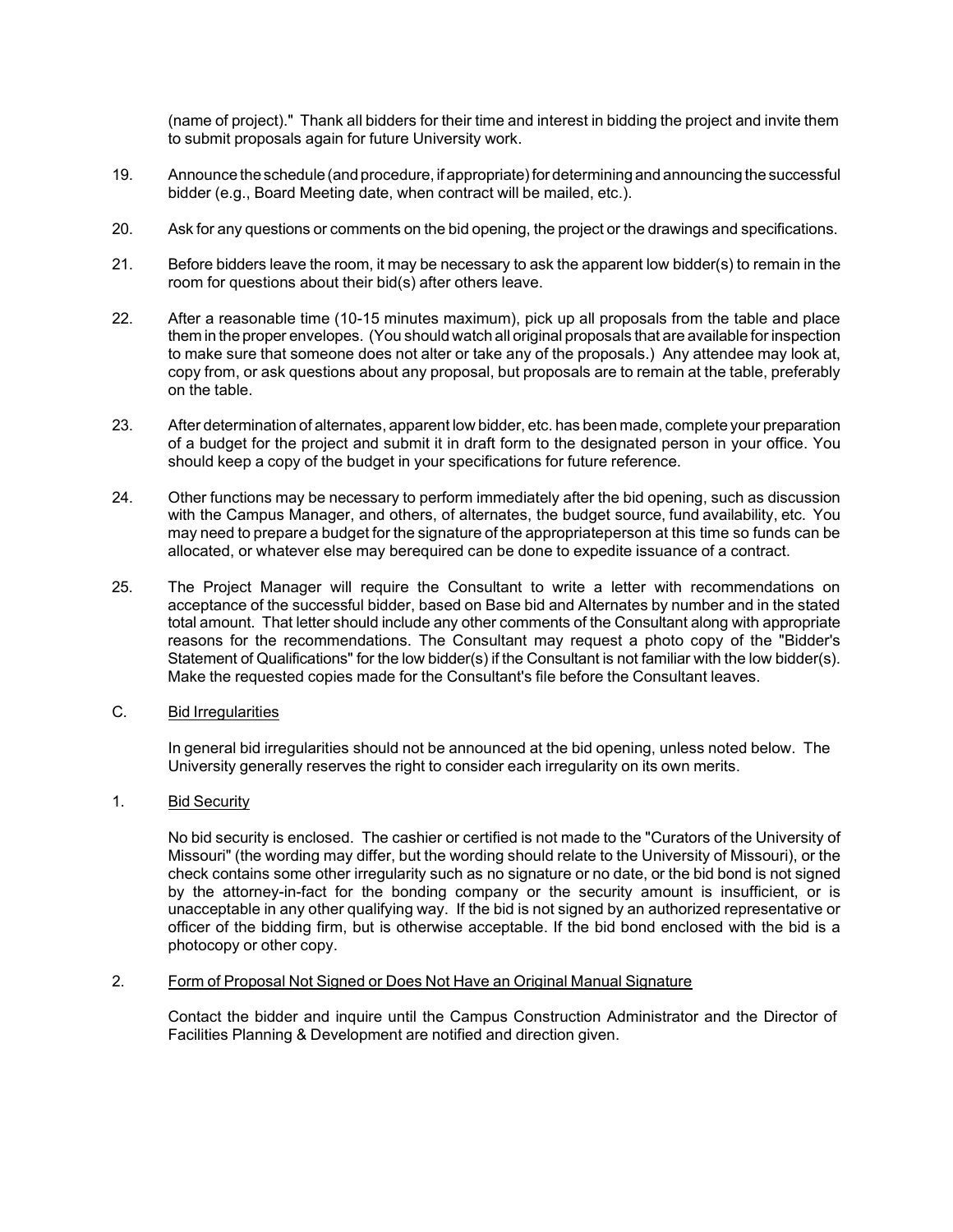## 3. Bidder's Statement of Qualifications Omitted

If not included in the bid, require these items immediately after the bid opening is done from the three low bidders.

4. Addenda not Acknowledged

Contact the bidder and inquire.

5. Subcontractors Not Listed

Contact the bidder and inquire.

6. Unit Cost, One or More Omitted:

Contact the bidder and inquire.

7. Alternates, One or More Not Quoted

Announce that one or more alternates were not quoted and continue with the bid opening procedure. Explain "the bid may not qualify if alternates selected by the Owner are not quoted".

8. Proposal Qualified:

Proposal is modified by statement(s) or is modified by changing wording of the proposal form or is modified by a statement and quote for alternate that is not requested in the Form of Proposal.

Do not read any statements unless it effects the bid amount. Explain: "the modification may disqualify the proposal."

9. Request from Bidder to Withdraw or Modify Proposal After the Proposal is Turned in and Stamped In:

If request is received prior to closing time for receipt of bids: Grant withdrawal and modification if the completed bid is resealed and resubmitted before closing time. Stamp bid in again, alternately, permit bid to be withdrawn and not read, if it is withdrawn before closing time.

If request is received after closing time for bids and prior to bid opening time: Do not permit withdrawal. Bid must be read as submitted.

If request is received during bid opening: Do not permit withdrawal. Bid must be read as submitted.

If request is received after the bid opening is completed: Do not permit. Bid stands as read.

General rule: All bids are to be retained after closing time regardless of circumstance.

10. Request from Bidder to Exchange a Bid Bond for a Check or Request to Insert a Bidder's Statement of Qualifications in a Proposal:

If request is received after proposal is submitted and before closing time: Permit exchange if it is completed and the bid resealed before closing time. Have bid stamped in again.

If request is received after closing time and before bid opening: Do not permit exchange. Bid must be read as submitted.

If request is received during bid opening: Do not permit exchange. Bid must be read as submitted.